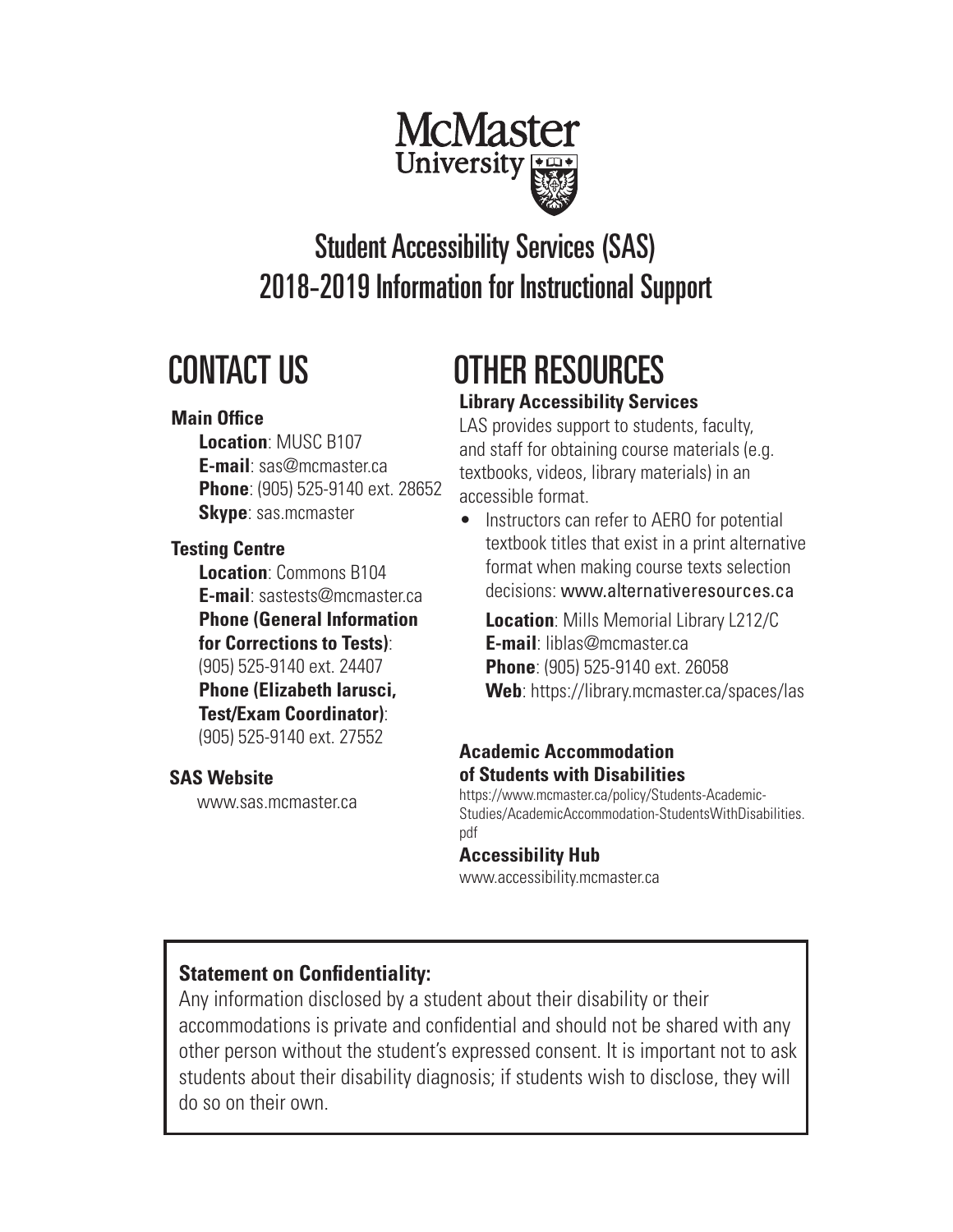#### **Academic Accommodations**

This a list of commonly accessed accommodations by students with any of the listed types of disabilities (below):

- Allow for alternative arrangements to in-class tests and assignments.
- Discuss flexible deadlines with the student at the beginning of term and consider alternative or supplementary assignments (e.g. a taped interview, oral presentations, take-home work, etc.)
- Consider missed work or participation marks due to occasional absences related to disability.
- Extra time for tests and/or exams
- Use of a computer for tests and/or exams
- Use of adaptive computer software for tests and/or exams (e.g. Dragon NaturallySpeaking, Kurtzweil, JAWS, Zoomtext)
- Separate room alone for tests and/or exams
- Write tests and/or exams with SAS
- Increase font size for tests and/or exams copy
- Extensions on assignments
- Provide copy of lecture notes or assist with arranging a volunteer notetaker
- Provide copy of PowerPoint lecture slides in advance
- One full day rest between scheduled class tests and/or exams
- Writing tests and/or exams only at certain times of the day
- Alternative to class presentations and/or participation
- Presence of a service animal (e.g. service dogs, other animals) in class

## **Student Responsibilities**

- Students must activate their academic accommodations each term via the SAS online student selfregistration process.
- Upon student receipt of an accommodation acknowledgement (see Instructor responsibilities below), students should consult with you regarding the details and negotiate appropriate implementation of accommodations (e.g. deadlines for assignments)
- Students must communicate with you, timely, regarding any difficulties encountered with or during the course.
- Students must discuss all information related to the scheduling and administration of class tests and exams with you.
- Students needing to write term tests with SAS must book their tests with SAS a minimum of two weeks prior to the scheduled class writing date.
- Students who have a memory aid or formula sheet as a stated accommodation, should refer to the information on the SAS website regarding the process: **https://sas.mcmaster.ca/instructors-howto/.**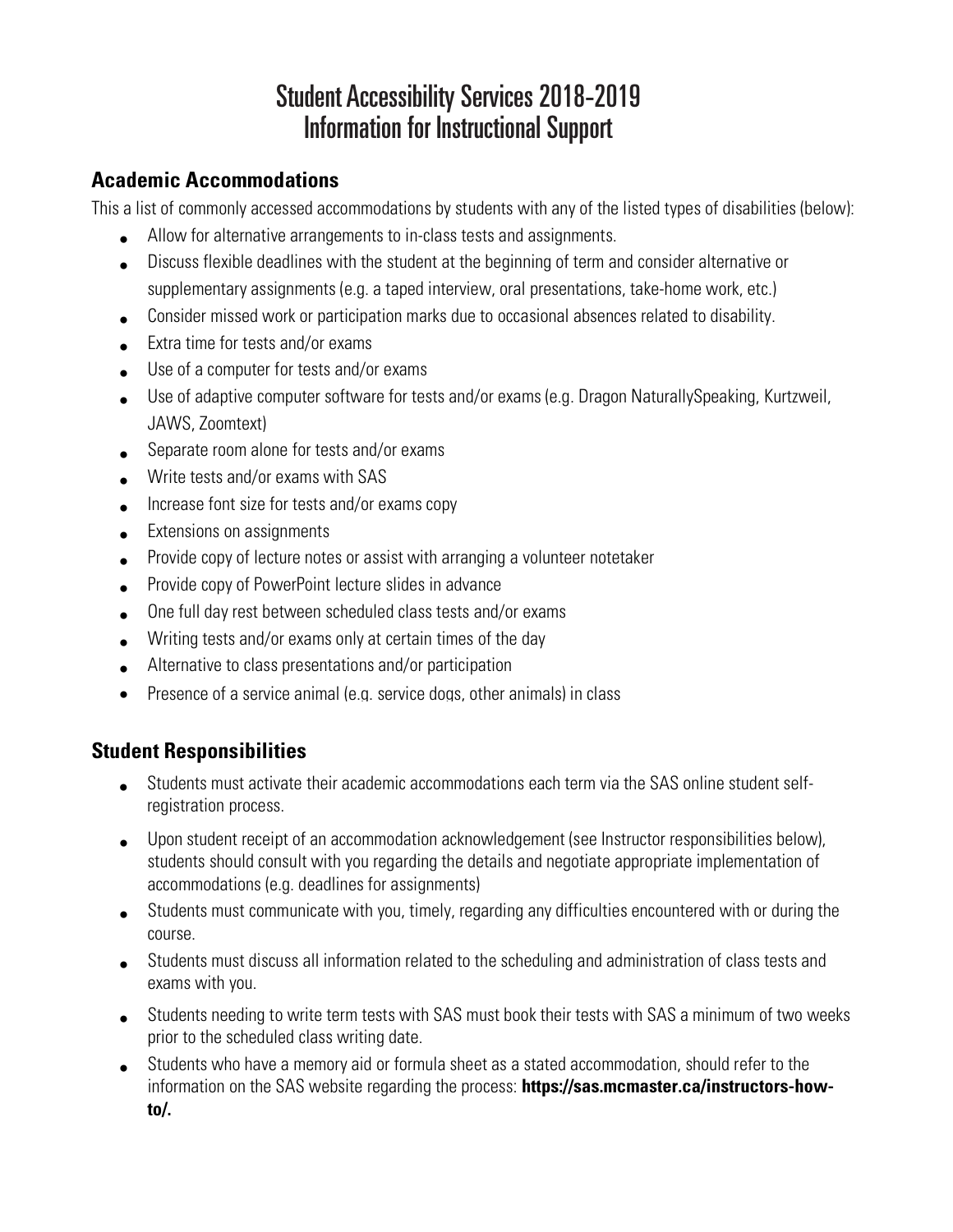## **Instructor Responsibilities**

- Regularly review your list of academic accommodations via the SAS website and faculty login: **www.sascw.mcmaster.ca/clockwork/user/instructor/login.aspx**. For information related to stepby-step review of accommodations, visit **https://sas.mcmaster.ca/instructors-how-to/**
- Request that students communicate with you (SAS encourages face-to-face communication) to review ALL accommodations as outlined in the notice of accommodation.
- Assist with access for student support personnel (e.g. sign language interpreters) to course learning management systems (e.g. Avenue to Learn) or to acquire additional copies of texts, or other reading materials in advance of lectures. Assist students with accommodations including access to course material (e.g., lecture materials, assignments, test/exams).
- Assist with access to course management systems (e.g. Avenue to Learn), labs, and tutorial content.
- Be familiar with the University's policy on Academic Accommodation of Students With Disabilities, available for viewing at: **www.mcmaster.ca/policy/Students-AcademicStudies**
- Communicate with the Coordinator for Library Accessibility Services (**ext: 26058** or **liblas@mcmaster.ca**) for assistance with searching textbook titles available in print-alternative formats.
- Where SAS administers class tests to students on your behalf, please respond to e-mail messages regarding scheduling and provide to SAS an electronic copy of a test a minimum of two days before the scheduled writing date. Completed tests must be collected from SAS within five business days.
- Instructor contact information must be provided to SAS to assist students with any test content inquiries or corrections.
- Where a student demonstrates signs of poor academic performance and class attendance, it might be reasonable to refer the student to a faculty advisor for consultation.
- Where a memory aid will be provided by you for a student, please submit the memory aid directly to SAS for term tests and Spring/Summer exams; please submit the memory aid directly to the Registrar's Office for final or deferred exams (e.g. December, April).
- Where a student may have a memory aid or formula sheet as a stated accommodation, a student should speak with you regarding the specifics of such a tool well in advance of any test or exam (including process to ensure the tool is submitted for inclusion with the test/exam). For more information on the process of accommodating or approving a memory aid, visit: **https://sas.mcmaster.ca/instructorshow-to/**
- Where an alternate person should be assigned for academic accommodation viewing and acknowledgement privileges, please provide notice (including course, course code, section, name of alternate, and e-mail address of alternate) via e-mail to Tim Nolan (tnolan@mcmaster.ca) with copy to Ron Schneidersmann (rschnei@mcmaster.ca) at the outset of each term.
- **NOTE**: MSAF is not to be used in replacement of provision of academic accommodations for any missed work where a student's accommodation specifically notes extensions or consideration for missed work.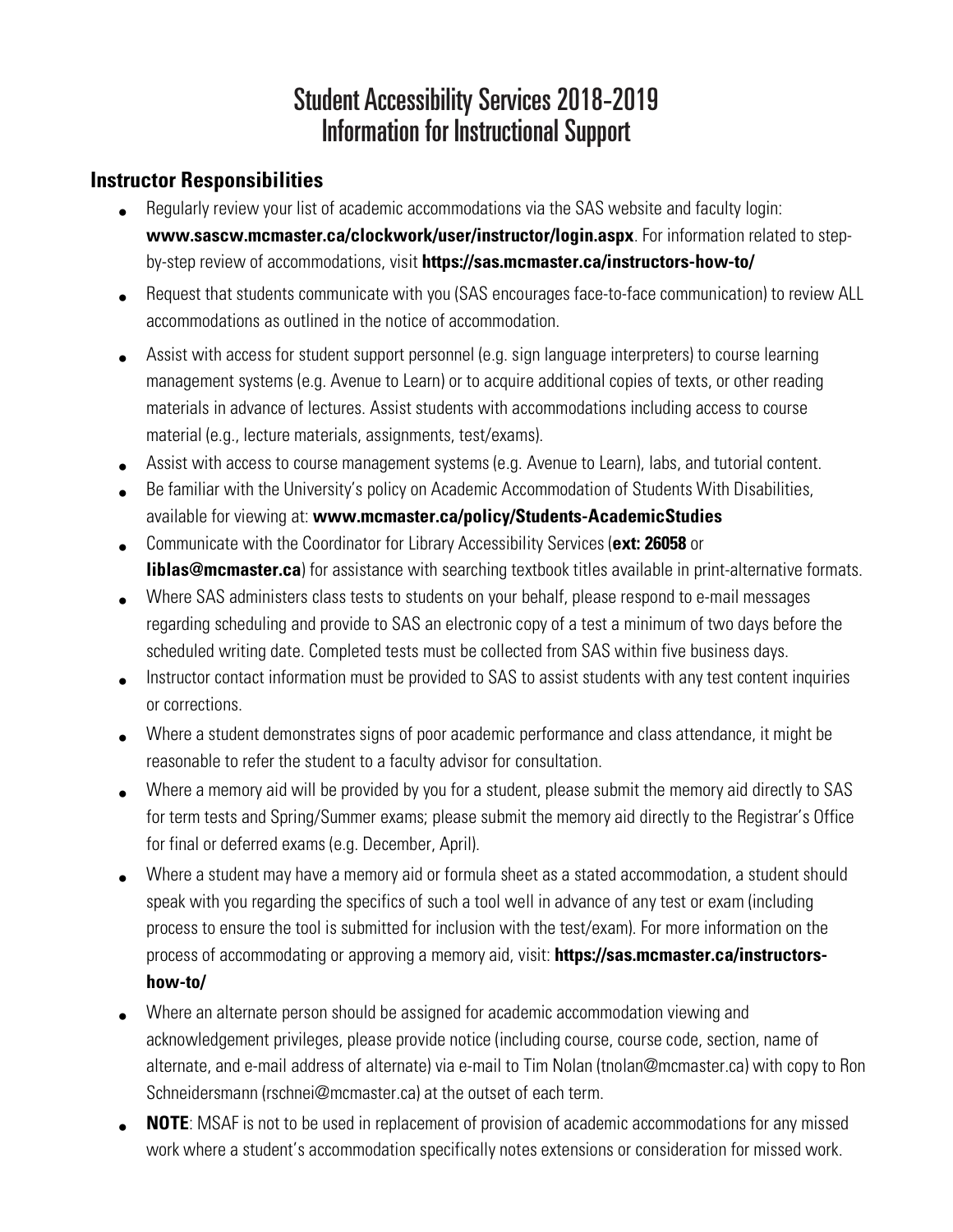## **Types of Disabilities**

The following is a sample of the types of disabilities most commonly accommodated at McMaster. Any questions related to this list of disability types may be directed to **sas@mcmaster.ca**.

#### Acquired Brain Injuries

Any person who has incurred a trauma to the head from injury or accident (e.g., concussion, stroke, etc.).

#### Attention Deficit Disorder (ADD) / Attention Deficit Hyperactivity Disorder (ADHD)

People who have ADD/ADHD often present with inattentiveness, impulsivity, limited concentration, limited recall, and in some instances hyperactivity. Symptoms are sometimes closely aligned with those of anxiety. ADD/ADHD is often correlated to obsessive or compulsive behaviours.

#### Autism Spectrum Disorder (ASD)

Common symptoms of ASD can include a reduced ability to read nonverbal social cues, obsession with a single subject area, repetitive patterns of behaviour and interests, and sensitivity to the environment.

#### Blind or Visually Impaired

Persons with 10 percent or 20 degrees of field of vision or less in the better of both eyes are legally blind.Other persons with visual impairments may need assistance though not legally blind.

#### Chronic Medical Condition

Medically related disabilities are most often invisible and can affect attention, concentration, participation, and attendance. Some examples include diabetes, Crohn's disease, arthritis, heart conditions, chronic fatigue, and cancer.

#### Deaf, deaf, Deafened, or Hard of Hearing

Persons with a moderate to severe hearing impairment may be Deaf, deaf, deafened, or hard of hearing. Some people may wear a hearing aid, use an FM hearing system, or sign language support services. Many people rely on lipreading to gather information. Sign language, captioning, FM use, or lip-reading generally achieve at best approximately 60-70% information accuracy.

#### Learning Disability

Learning disabilities can affect the way in which a person takes in, processes, recalls, understands, and expresses information.

#### Mental Health

Common mental health disabilities accommodated on campus include students with anxiety disorders, depression, bipolar disorders, schizophrenia, OCD, and eating disorders. People with invisible disabilities of these types are often reluctant to disclose for fear of stereotyping.

#### Physical Disability

Any type of condition that limits movement, gross or fine motor function (e.g., paraplegia, quadriplegia, CP, MD, MS, amputation, chronic back injury, tendinitis, carpal tunnel, etc).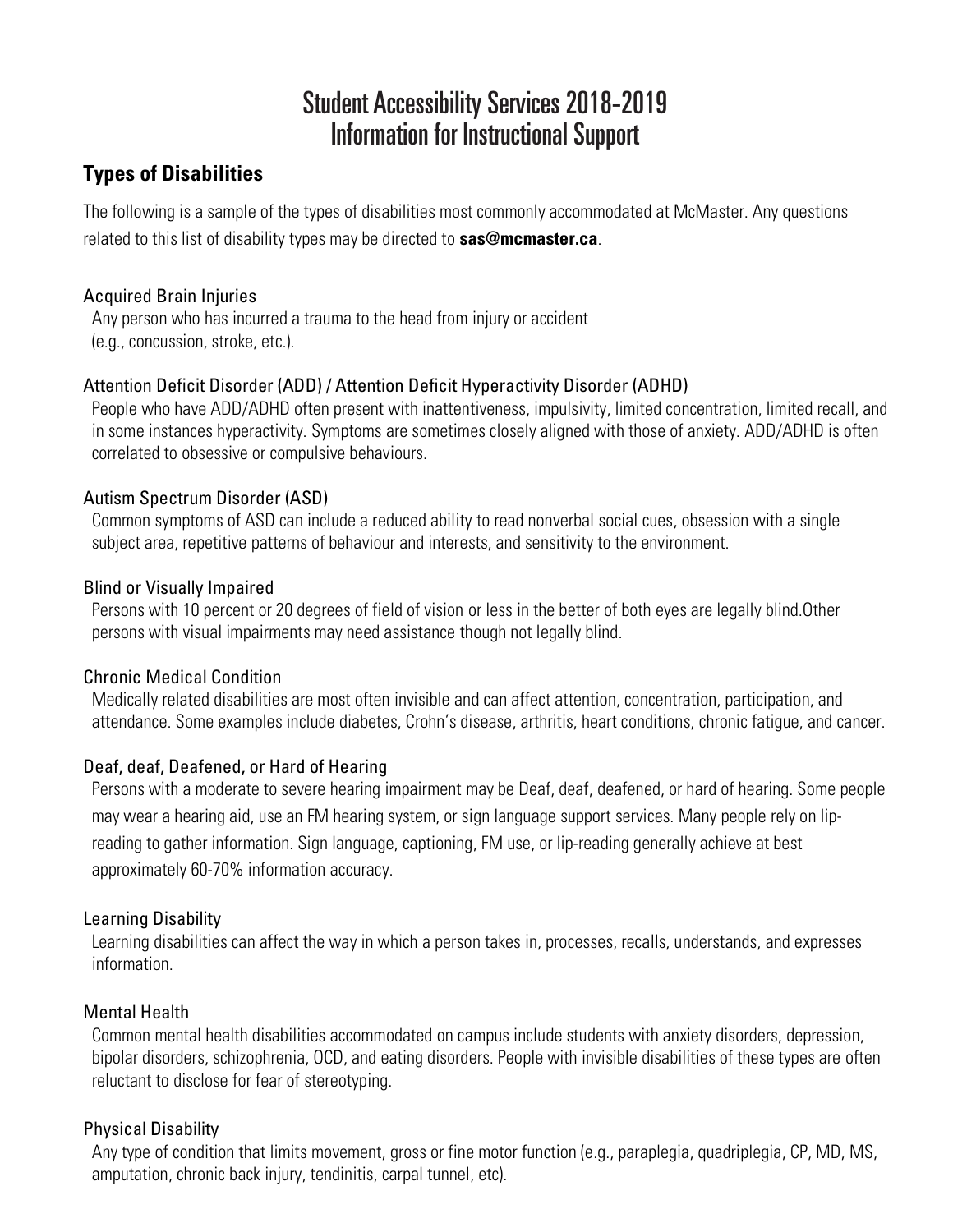## **Helpful Hints**

- Try to select textbooks available in print-alternative format; consult with Library Accessibility Services (**ext.: 26058, liblas@mcmaster.ca,** or **https://library.mcmaster.ca/spaces/las**) or AERO (**www.alternativeresources.ca**).
- Be very descriptive when providing visually dynamic material.
- Make reading lists or course materials available in advance and make a copy of lecture notes (text format) and overheads/PowerPoint files available electronically prior to a class.
- Speak clearly at a normal pace, face the class when speaking, and avoid pacing or covering the mouth.
- When requested, use a portable sound transmission device (e.g. FM system).
- Arrange for reserved seating and consider accessibility in class.
- Consider accommodation for laboratory work. The assistance of a lab partner may be necessary.
- Allow students to submit a rough draft or outline of assignments in order to ensure students fully understand assignment expectations and requirements.
- Allow for flexibility in the learning environment. Certain situations may be over stimulating (e.g., group discussion, large testing rooms, fluorescent lighting, high sound levels). Consider alternative for classroom participation or presentations where these evaluation methods may pose significant difficulties for some students.
- To help with the accommodation process, a good question to ask students might be "What can I do to help you complete this course successfully?"
- Questions regarding accommodations, academic issues related to a student's disability, or any problem may be directed to a Program Coordinator at the SAS.
- Students may need to schedule a class test at a time alternate to that of the full class. Where this may be necessary it would be helpful to discuss options related to alternate writing times with a student.
- It may be helpful to make available an alternate version of a class test or exam for situations in which students with disabilities need to write a test or exam at an alternate time.
- If Avenue to Learn is used for course support, it may be helpful to consult students on accessibility and ease of use.
- At times access to Avenue may be required by SAS for a non-student in support of a student's learning needs (e.g. sign language interpreter). Please assist with the facilitation of access where required.
- Universal instructional design principles/practices can serve to meet the needs of students with disabilities in class and help other students in the process.
- Following principles and requirements under the Accessibility for Ontarians with Disabilities Act will help meet the needs of all students. For more information please go to the following websites: **www.accessibility.mcmaster.ca** and **www.mcmaster.ca/policy/Students-AcademicStudies/AcademicAccommodation-StudentsWithDisabilities.pdf**